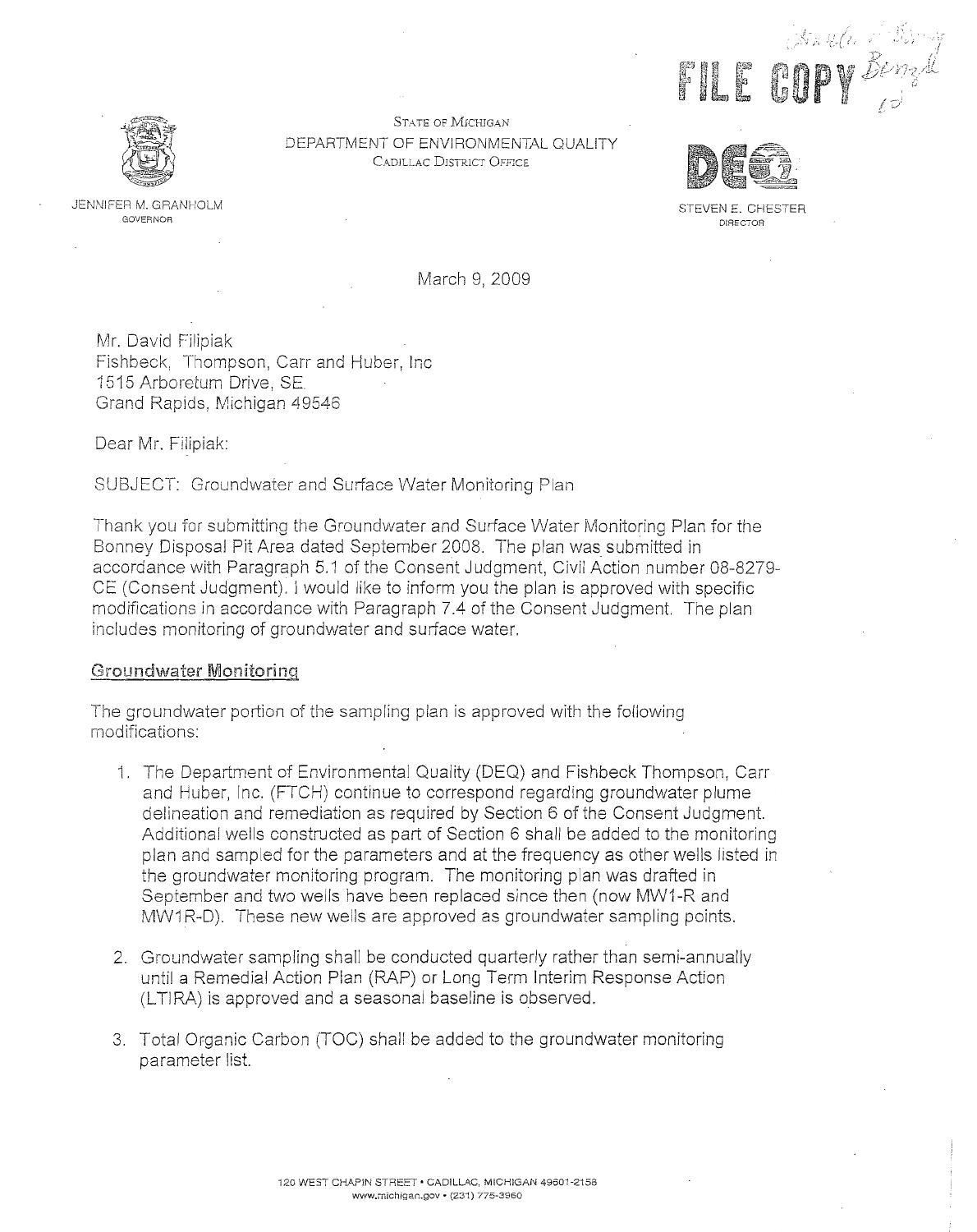Mr. David Filipiak Page 2 March 9, 2009

## Surface Water Monitoring

The following specific modifications apply to the surface water portion of the plan:

- 1. Surface water chemistry parameters must match the groundwater sampling parameters. The metals list shall be expanded to include total metals as specified for groundwater sampling. Chloride, calcium, sodium, sulfate and total organic carbon shall also be added to the surface water chemistry parameters. Total suspended solids may be deleted from the parameter list.
- 2. Surface water flow monitoring locations shall be modified as follows:
	- *e* Stream flow measuring locations shall be modified to allow chemical loading estimates to be conducted on the stream chemistry data.
	- <sup>e</sup>Flow monitoring locations shall be at the downstream end of each of the three branches comprising the headwater reaches of the stream as shown in Figure  $\mathcal{J}$  of the monitoring plan. In addition a fourth flow station shall be located downstream of the confluence of the eastern stream branch shown in Figure  $\chi'$  of the monitoring plan (near TW-3).
	- <sup>o</sup>Flow shall be measured concurrent with semi-annual chemistry sampling.
- 3. Chemistry monitoring locations shal! be modified as follows: The location described as the Creek #1 station in figure 2 shall be moved upstream of US-31 near what is labeled TW-3 in figure 1 of the monitoring plan. The purpose of this is to avoid contaminants that may be running off of US-31 that would affect the data downstream from the highway and to pair the chemistry data with the flow monitoring point as identified in the modification comment #2 above.
- 4. Three additional chemistry monitoring points shall be added to correspond to the flow monitoring points. Since the initial surface water assessment was conducted it has been observed that trees are dying downstream of US-31 potentially due to the effects of changes in the shallow groundwater chemistry. DEQ staff has also observed further stream impacts downstream of Platte Road. Therefore chemical monitoring shall be conducted in the area just upstream of what is labeled as Platte Road on Figure $\frac{1}{2}$  of the monitoring plan. A second monitoring point shall be added approximately 300 yards downstream of Platte Road and another at the 2 track trail stream crossing near the mouth of the stream. The 2 track is on USGS quadrangle maps (see attached map). The purpose of these three additional locations is to monitor inputs from contaminated groundwater venting in these areas and to help assess remediation efforts over time.
- 5. In addition to the chemistry sampling a visual assessment shall be conducted at all chemistry stations during bi-annual sampling. Visual assessment shall be for bacterial slime, chemical precipitates, and black coatings on the bottom of water cobbles that indicates the presence of reducing conditions on the stream bottom. These observations can enhance the biological monitoring that is required by Section 5.1 of the Consent Judgment.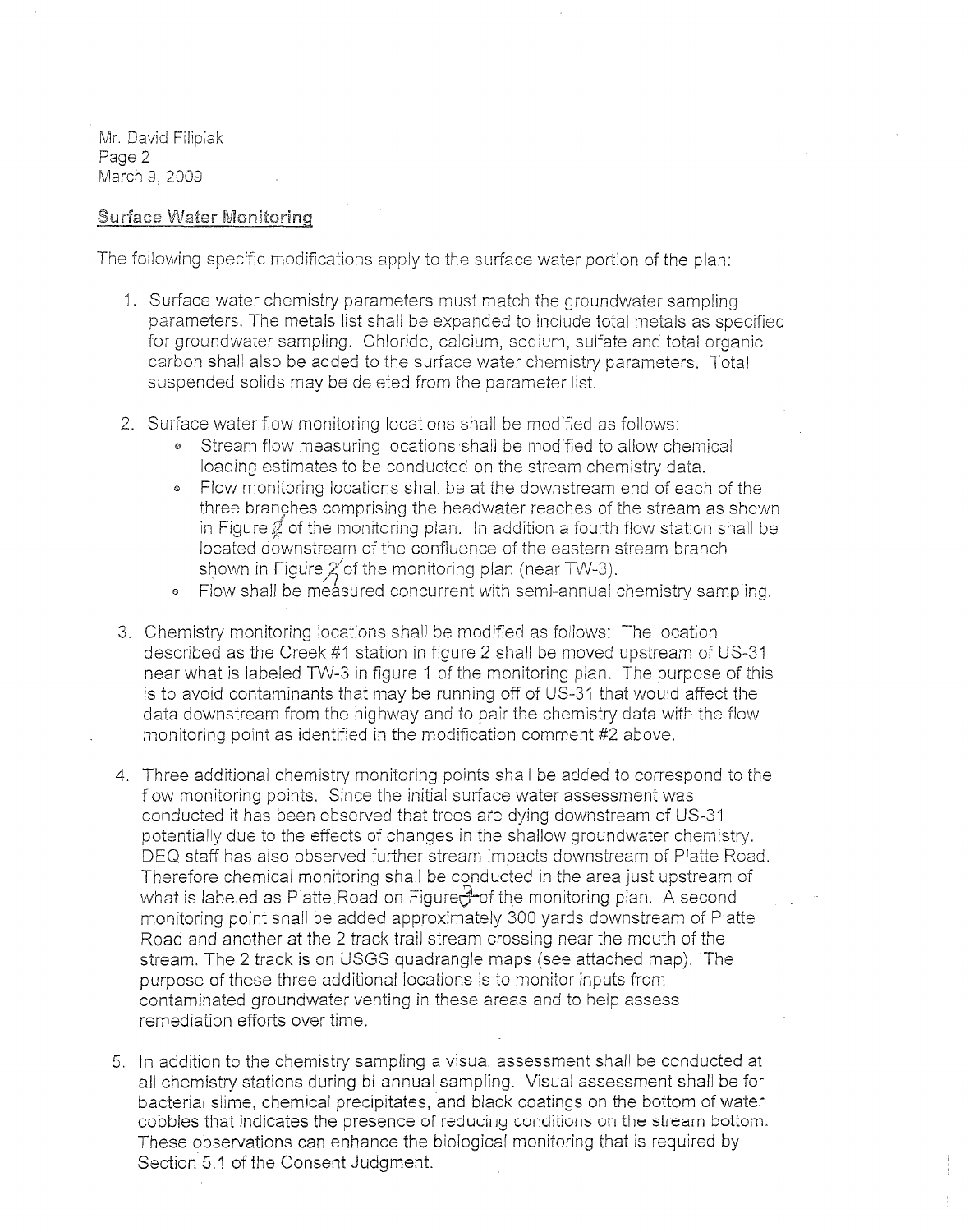Mr. David Filipiak Page 3 March 9, 2009

> 6. Section 5.1 of the Consent Judgment requires the use of the Great lakes and Environmental Assessment Section Procedure 51 be conducted on the streams north of the discharge site. All observations made as part of this procedure (raw data) shall be included with the report for this assessment.

The plan suggests that proposed modifications to the monitoring plan may be discussed in the annual reports. Modifications to the plan shall occur only with specific agreement from the DEQ in writing.

The plan specifies that monitoring reporting will be conducted annually with the annual report summary as indicated in Paragraph 6.4 (c) of the Consent Judgment. Data shall be submitted as it is available after the quarterly or bi-annual sampling event in addition to the annual report. This allows the DEQ to follow-up on significant environmental observations or significant data changes in a timely manner. The annual report would include a greater level of summary and commentary than a raw data report.

Paragraph 7.4 of the Consent Judgment states that in the event of plan approval with specific modifications, the DEQ may require submittal of a revised work plan that addresses such modifications. Please submit a revised work plan that includes the above modifications.

Thank you for your cooperation.

Sincerely,  $\bigwedge_{i=1}^{\infty}$  ,  $\bigcup_{i=1}^{\infty}$ (pour la Henry

∕Janice Lee Heuer<br>Sr. Environmental Engineer Water Bureau 231-876-4473

cc: Mr. Kevin Bonney

- Mr. Joe Quandt, Zimmerman, Kuhn, Darling, Quandt and Phelps, PLC
- Mr. Andrew Kok, Varnum, Riddering, Schmidt Howlett
- Mr. Eric Chatterson, DEQ Groundwater Permits
- Mr, Rick Rusz, DEQ Enforcement
- Mr. Matt Wesener, DEQ, SWAS